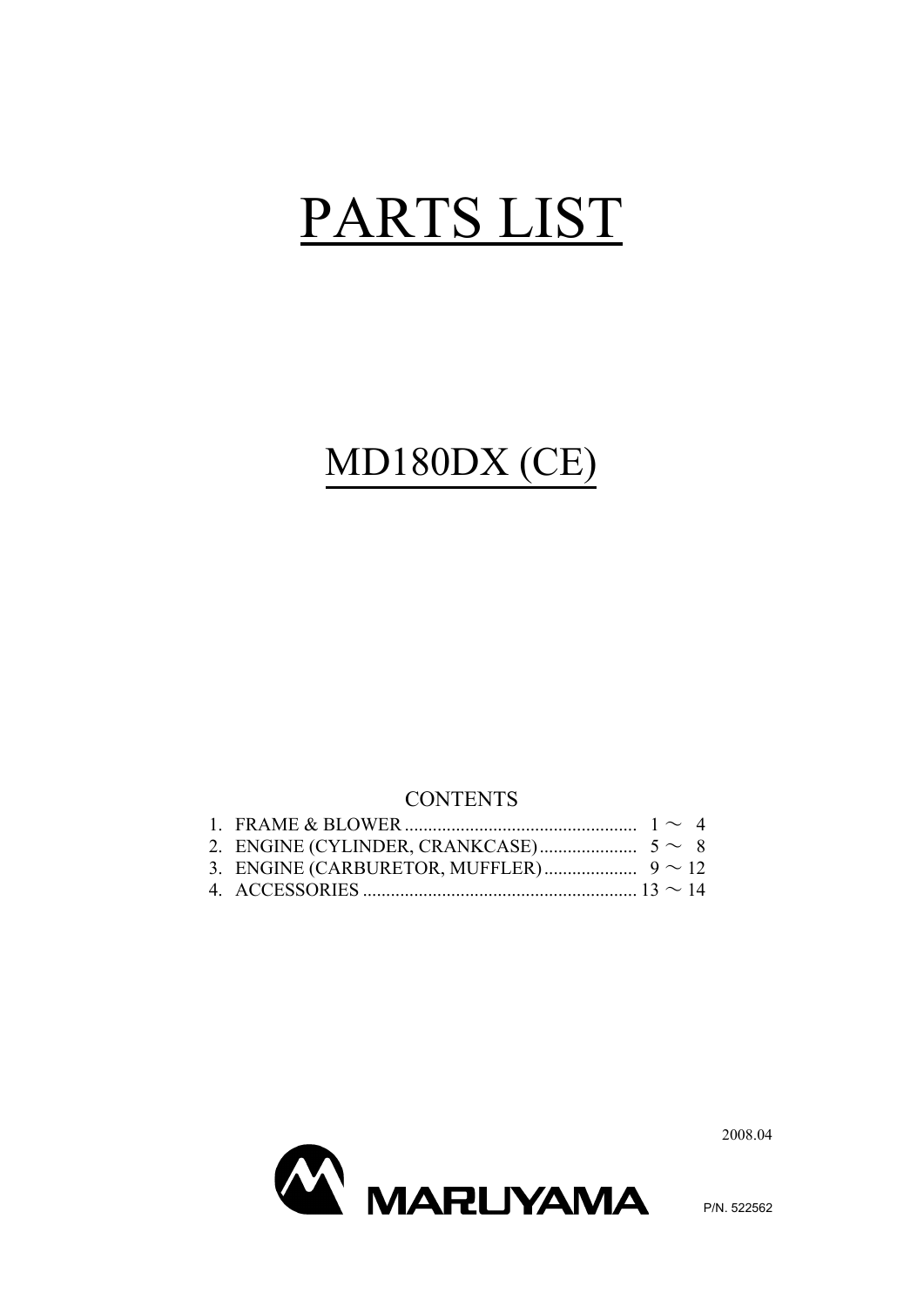# 1. MD180DX (CE) FRAME & BLOWER

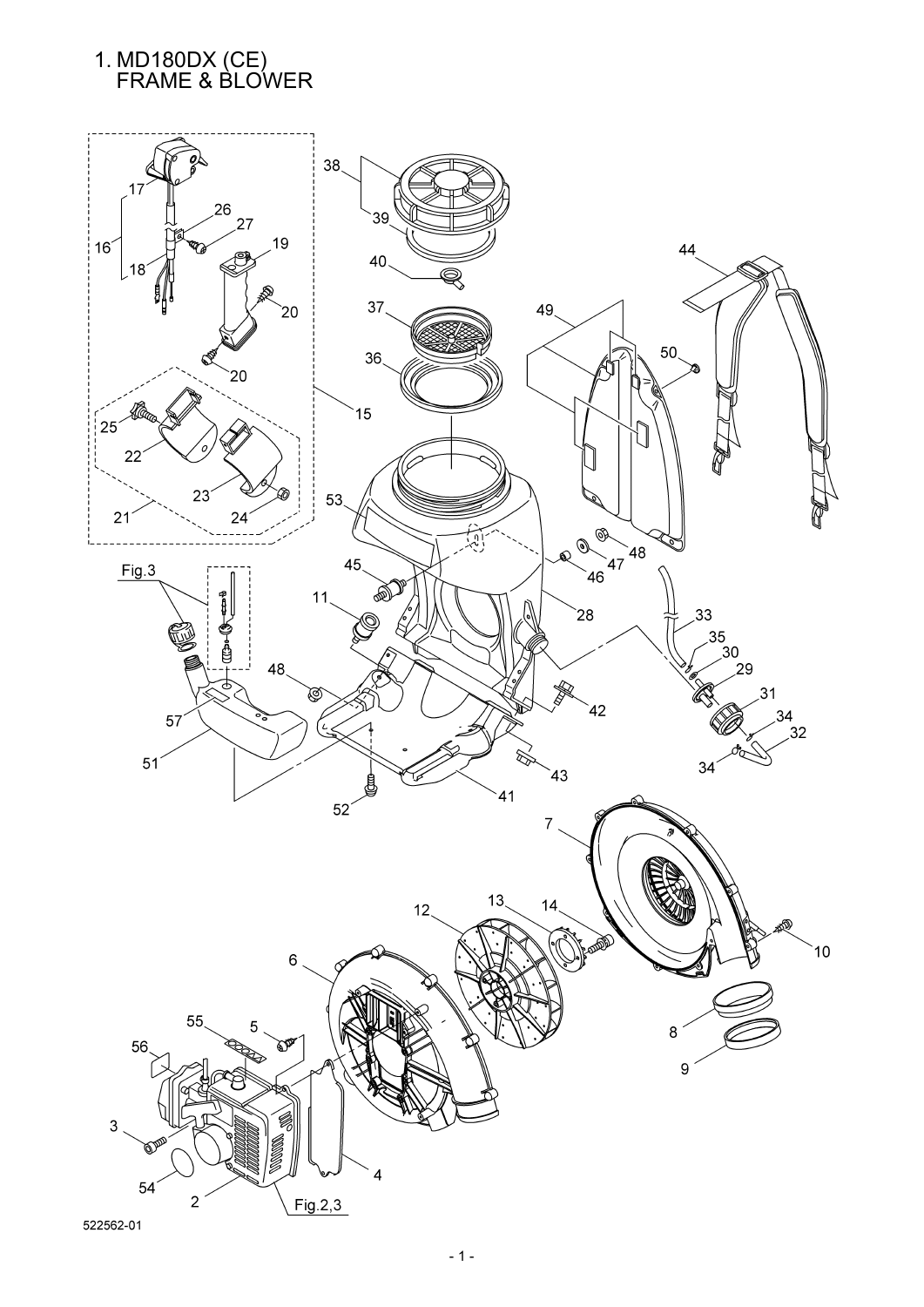| Ref.No.  | Parts No. | Parts Name            | $Q'$ ty                 | Remarks        |
|----------|-----------|-----------------------|-------------------------|----------------|
| $1 - 1$  | 352685    | MD180DX(CE)           | $\mathbf{1}$            | PD180DXCE      |
| $1 - 2$  | 125939    | Engine                | 1                       | TK065D-BG21    |
| $1 - 3$  | 125588    | <b>Bolt</b>           | 6                       | M6X30          |
| $1 - 4$  | 125404    | Gasket                | 1                       | <b>TK65</b>    |
| $1 - 5$  | 124971    | <b>Tapping Screw</b>  | 3                       | M5X16          |
| $1-6$    | 125405    | Fan Case (E)          | 1                       |                |
| $1 - 7$  | 127718    | Fan Case (S)          | 1                       |                |
| $1 - 8$  | 119160    | Collar                | 1                       |                |
| $1-9$    | 119161    | Band                  | 1                       |                |
| $1 - 10$ | 089538    | <b>Tapping Screw</b>  | 10                      | M5X25          |
| $1 - 11$ | 120615    | <b>Buffer</b>         | $\overline{2}$          |                |
| $1 - 12$ | 127897    | Fan                   | 1                       |                |
| $1 - 13$ | 127875    | Ring                  | 1                       |                |
| $1 - 14$ | 126897    | <b>Bolt</b>           | $\overline{\mathbf{4}}$ | M5X35(W12XT2)  |
| $1 - 15$ | 126327    | Throttle, Ass'y       | 1                       | Incl. 16-25    |
| $1 - 16$ | 126729    | Throttle Lever, Ass'y | 1                       | Incl.17,18     |
| $1 - 17$ | 125756    | Throttle, Ass'y       | 1                       |                |
| $1 - 18$ | 126734    | Throttle Wire, Ass'y  | 1                       |                |
| $1 - 19$ | 118811    | Knob                  | 1                       |                |
| $1 - 20$ | 127297    | <b>Tapping Screw</b>  | $\overline{2}$          | M5X20          |
| $1 - 21$ | 122609    | Band                  | 1                       | Incl.22-25     |
| $1 - 22$ | 122414    | Band (A)              | 1                       |                |
| $1 - 23$ | 122416    | Band (B)              | 1                       |                |
| $1 - 24$ | 127298    | <b>Nut</b>            | 1                       | M <sub>6</sub> |
| $1 - 25$ | 127299    | Knob Bolt             | 1                       | <b>M6X30L</b>  |
| $1 - 26$ | 126049    | Clamp                 | 1                       |                |
| $1 - 27$ | 127300    | Screw                 | $\mathbf{1}$            | M5X18          |
| $1 - 28$ | 127723    | <b>Chemical Tank</b>  | 1                       |                |
| $1 - 29$ | 127729    | Joint                 | 1                       |                |
| $1 - 30$ | 108629    | Packing               | 1                       |                |
| $1 - 31$ | 127810    | Cap                   | 1                       |                |
| $1 - 32$ | 127798    | Hose                  | 1                       | 6X9X150L       |
| $1 - 33$ | 127727    | Hose                  | 1                       | 6X9X600L       |
| $1 - 34$ | 112530    | Band                  | $\overline{2}$          |                |
| $1 - 35$ | 127631    | Clamp                 | 1                       |                |
| $1 - 36$ | 101834    | Cover                 | 1                       |                |
| $1 - 37$ | 022410    | Strainer, ass'y       | 1                       |                |
| $1 - 38$ | 128351    | Cap, Chemical Tank    | 1                       | Incl.39        |
| $1 - 39$ | 103194    | Packing               | 1                       | 190X210XT10    |
| $1 - 40$ | 101915    | Inner Cap             | 1                       |                |
| $1 - 41$ | 125765    | Backpack Frame B      | 1                       |                |
| $1 - 42$ | 127301    | Bolt                  | 4                       | M6X20(SM)      |
| $1 - 43$ | 127228    | Nut                   | 4                       | M <sub>6</sub> |
| $1 - 44$ | 125432    | Shoulder Strap Ass'y  | 1                       |                |
| $1 - 45$ | 101877    | <b>Buffer</b>         | 1                       |                |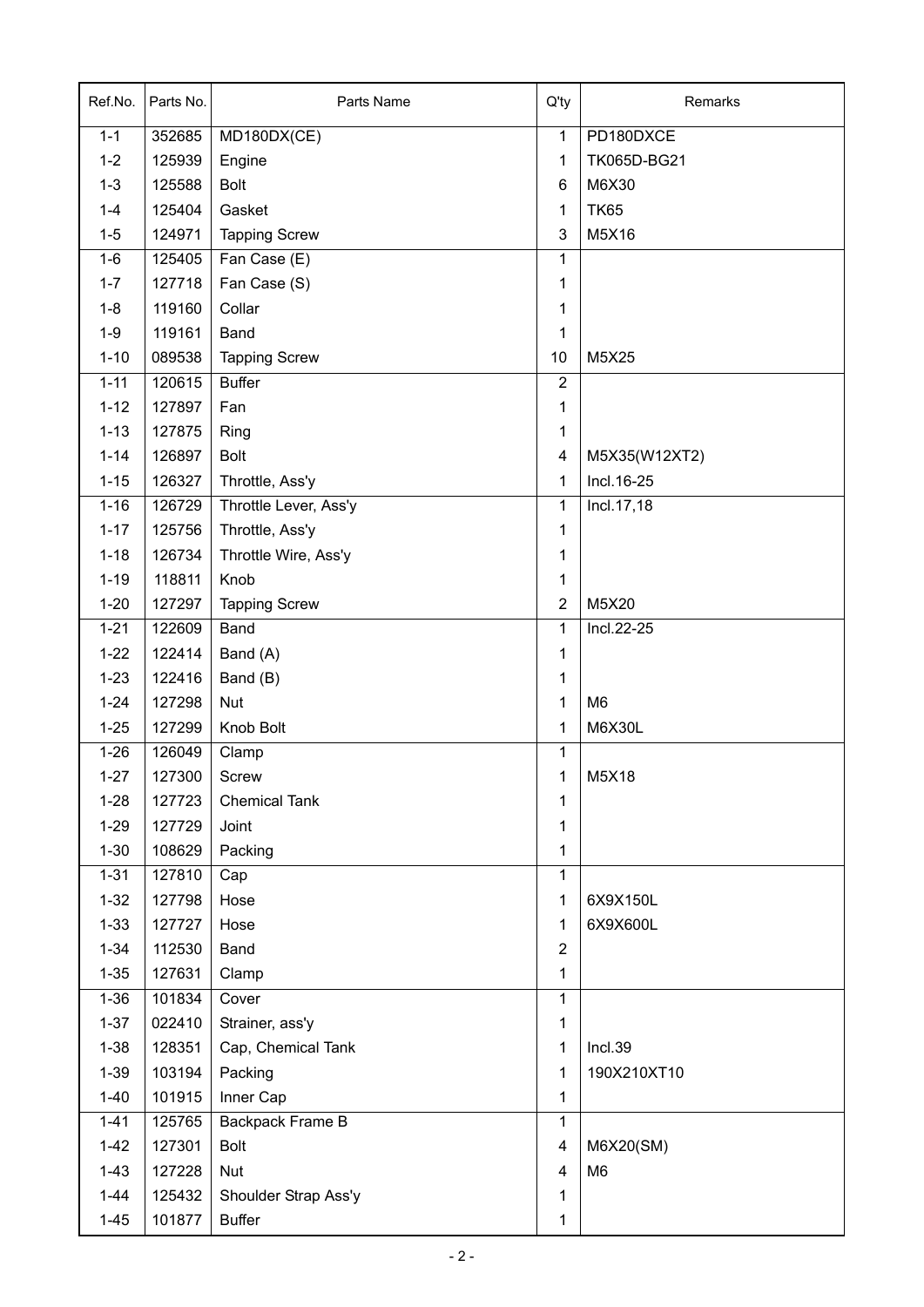# 1. MD180DX (CE) FRAME & BLOWER

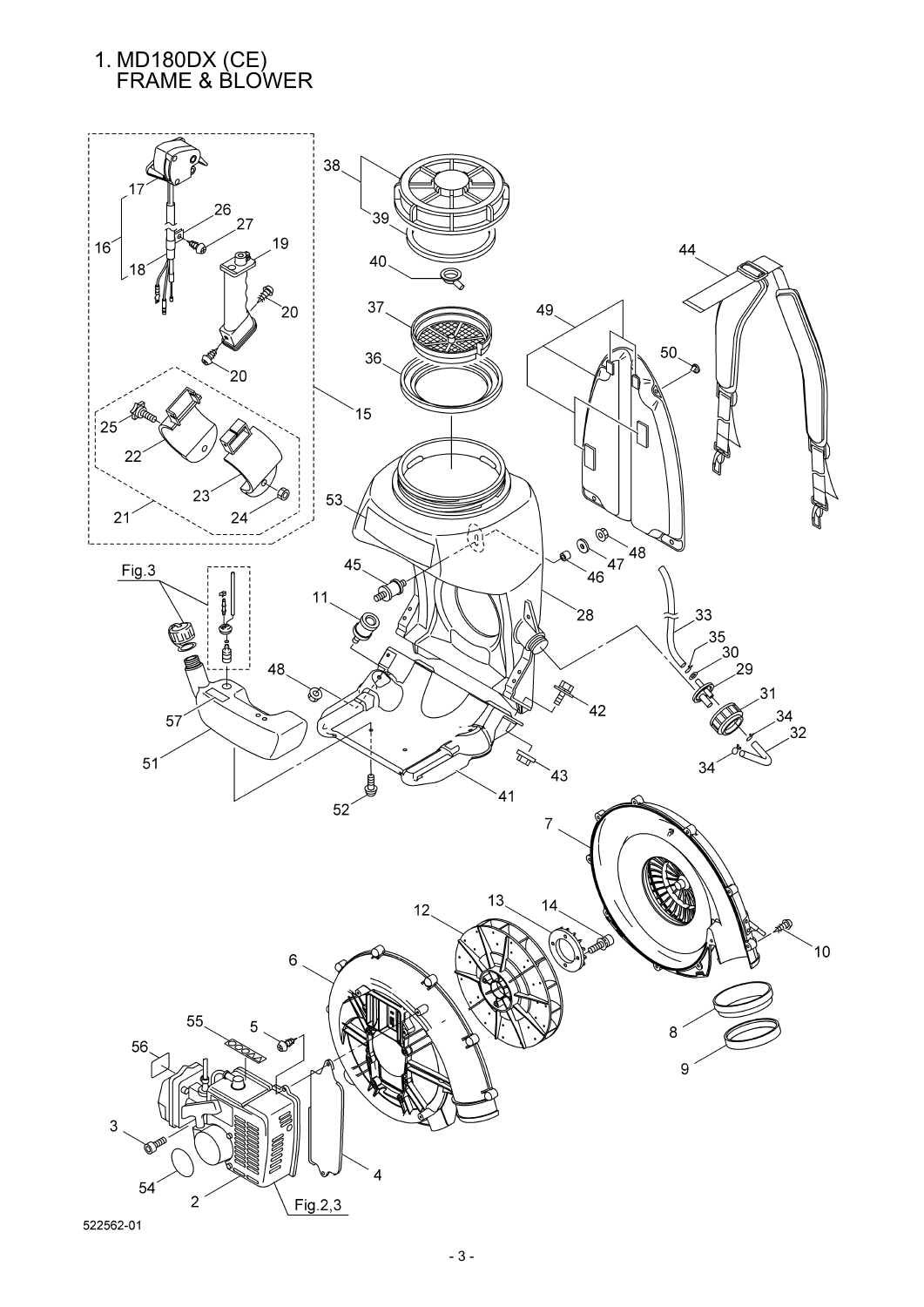| Ref.No.  | Parts No. | Parts Name         | Q'ty           | Remarks                       |
|----------|-----------|--------------------|----------------|-------------------------------|
| $1 - 46$ | 120616    | Collar             | $\overline{1}$ |                               |
| $1 - 47$ | 120617    | Packing            | $\mathbf{1}$   |                               |
| $1 - 48$ | 127228    | <b>Nut</b>         | $\sqrt{3}$     | M <sub>6</sub>                |
| $1 - 49$ | 127731    | <b>Cushion Pad</b> | $\mathbf{1}$   |                               |
| $1 - 50$ | 100749    | Fastener           | $\mathbf 2$    |                               |
| $1 - 51$ | 127707    | <b>Fuel Tank</b>   | $\mathbf{1}$   |                               |
| $1 - 52$ | 125561    | Screw              | $\sqrt{2}$     | M5X14(W16XT1.6)               |
| $1 - 53$ | 127733    | Label              | $\mathbf{1}$   | MD180DX                       |
| $1 - 54$ | 267144    | Label              | $\mathbf{1}$   | MARUYAMA(70)                  |
| $1 - 55$ | 266959    | Label              | $\mathbf{1}$   | $\mathsf{CE}% _{\mathcal{A}}$ |
| $1 - 56$ | 125747    | Label              | $\mathbf{1}$   |                               |
| $1 - 57$ | 121132    | Label              | $\mathbf 1$    |                               |
|          |           |                    |                |                               |
|          |           |                    |                |                               |
|          |           |                    |                |                               |
|          |           |                    |                |                               |
|          |           |                    |                |                               |
|          |           |                    |                |                               |
|          |           |                    |                |                               |
|          |           |                    |                |                               |
|          |           |                    |                |                               |
|          |           |                    |                |                               |
|          |           |                    |                |                               |
|          |           |                    |                |                               |
|          |           |                    |                |                               |
|          |           |                    |                |                               |
|          |           |                    |                |                               |
|          |           |                    |                |                               |
|          |           |                    |                |                               |
|          |           |                    |                |                               |
|          |           |                    |                |                               |
|          |           |                    |                |                               |
|          |           |                    |                |                               |
|          |           |                    |                |                               |
|          |           |                    |                |                               |
|          |           |                    |                |                               |
|          |           |                    |                |                               |
|          |           |                    |                |                               |
|          |           |                    |                |                               |
|          |           |                    |                |                               |
|          |           |                    |                |                               |
|          |           |                    |                |                               |
|          |           |                    |                |                               |
|          |           |                    |                |                               |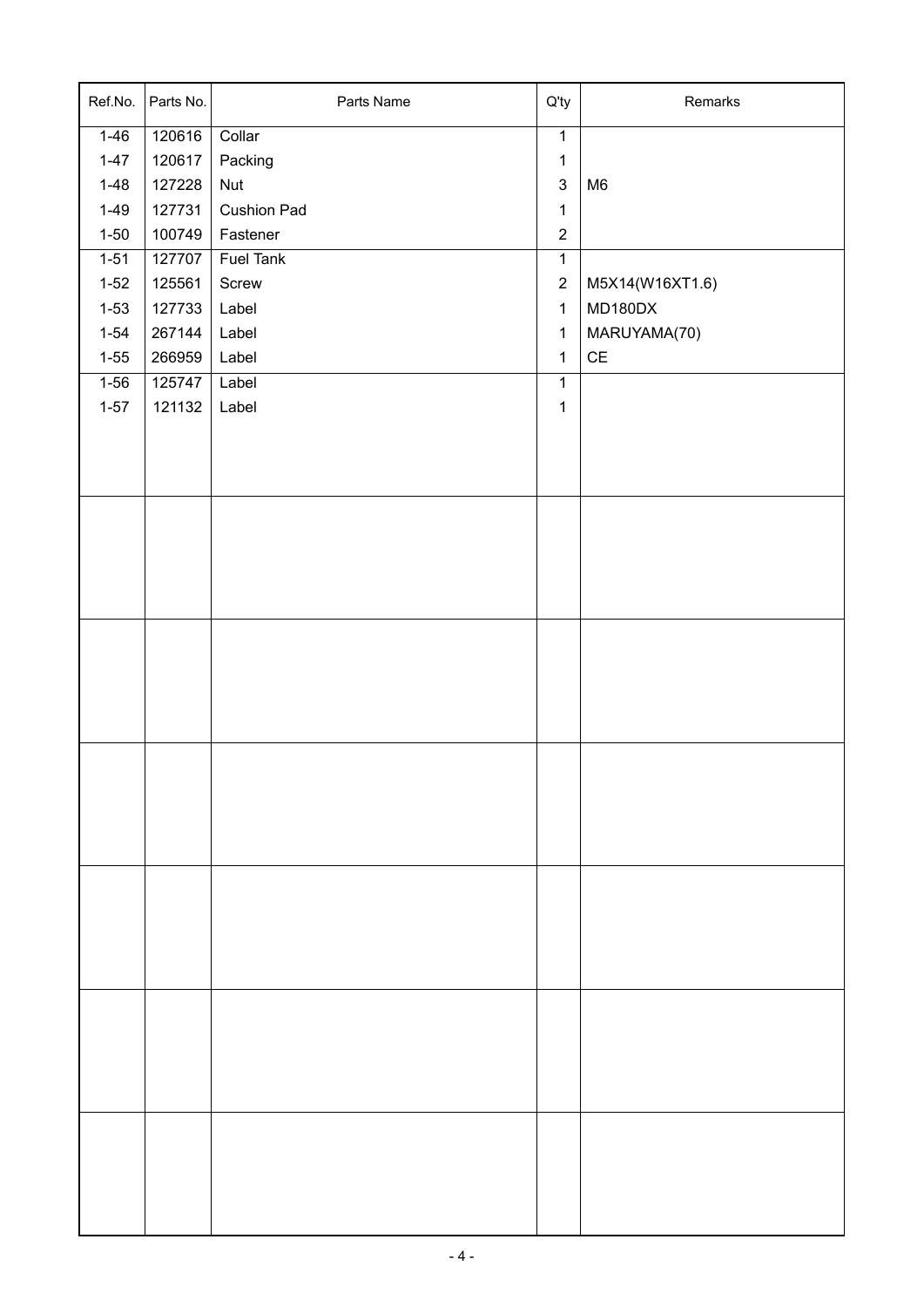# 2. MD180DX (CE) ENGINE CYLINDER, CRANKCASE



522562-02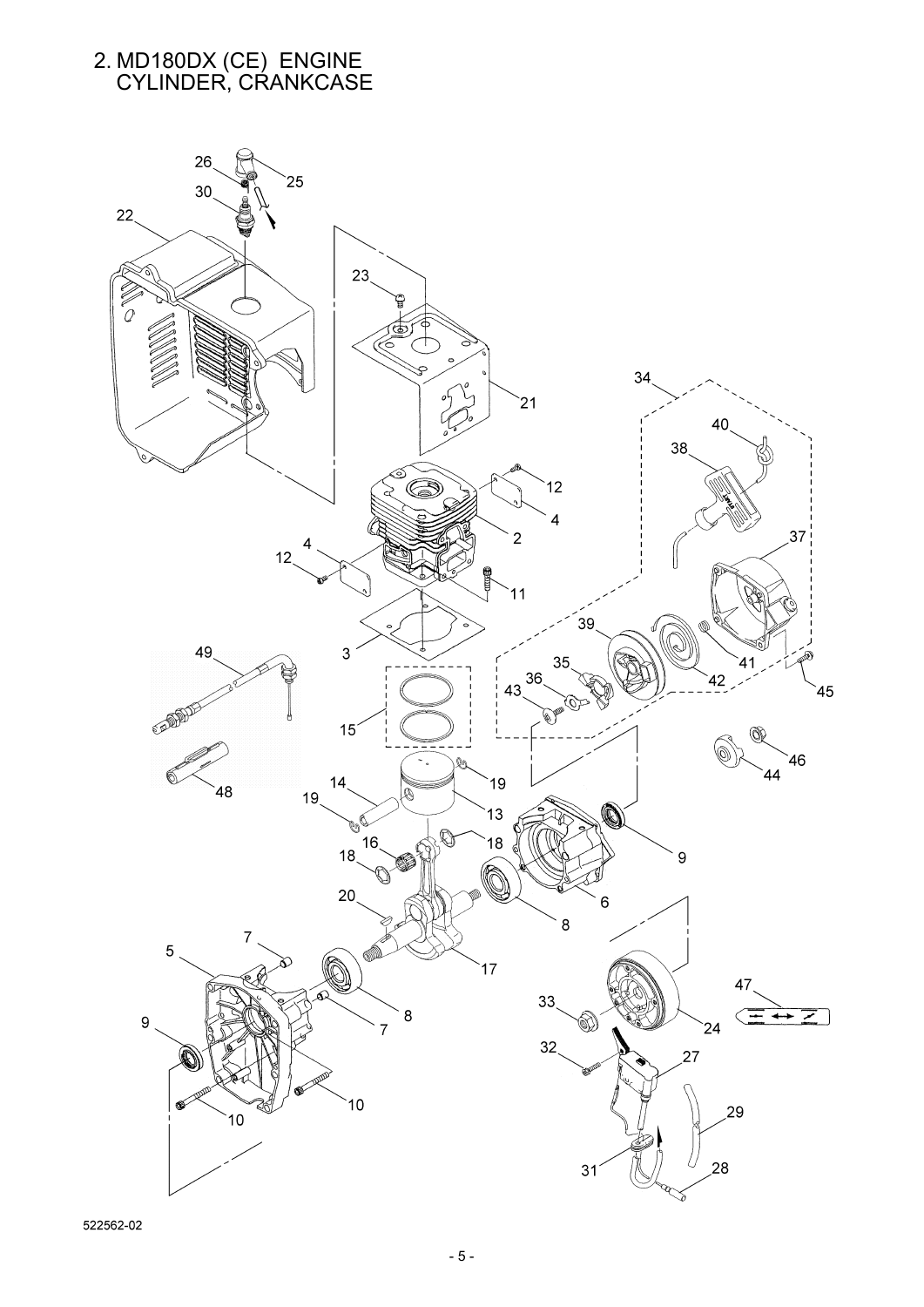| Ref.No.  | Parts No. | Parts Name             | $Q'$ ty        | Remarks                  |  |
|----------|-----------|------------------------|----------------|--------------------------|--|
| $2 - 1$  | 125939    | Engine                 | $\mathbf{1}$   | TK065D-BG21              |  |
| $2 - 2$  | 649312    | Cylinder               | 1              | 11005-2157               |  |
| $2 - 3$  | 649313    | Gasket                 | 1              | 11061-2138               |  |
| $2 - 4$  | 649314    | Plate                  | $\overline{2}$ | 13271-2258               |  |
| $2 - 5$  | 649315    | Crankcase              | $\mathbf{1}$   | 14080-2055               |  |
| $2 - 6$  | 649316    | Crankcase              | $\mathbf{1}$   | 14080-2056               |  |
| $2 - 7$  | 573908    | Pin                    | $\overline{c}$ | 92043-1302               |  |
| $2 - 8$  | 649317    | <b>Ball Bearing</b>    | $\overline{2}$ | 6303C3<br>92045-2268     |  |
| $2 - 9$  | 649318    | Oil Seal               | $\overline{2}$ | 92049-2258               |  |
| $2 - 10$ | 649319    | <b>Bolt</b>            | 4              | 120S0540<br>M5x40        |  |
| $2 - 11$ | 649320    | <b>Bolt</b>            | 4              | M5x20<br>120W0520        |  |
| $2 - 12$ | 943572    | <b>Screw</b>           | 4              | M4x8<br>214B0408         |  |
| $2 - 13$ | 649321    | Piston                 | 1              | 13001-2163               |  |
| $2 - 14$ | 649322    | Piston Pin             | 1              | 13002-2093               |  |
| $2 - 15$ | 649323    | Piston Ring Set        | 1              | 13008-6066               |  |
| $2 - 16$ | 649325    | <b>Bearing</b>         | 1              | 13033-2063               |  |
| $2 - 17$ | 649326    | Crankshaft Ass'y       | 1              | 49119-2223               |  |
| $2 - 18$ | 649327    | Spacer                 | $\overline{2}$ | 92026-2352               |  |
| $2 - 19$ | 943307    | Snap Ring              | $\overline{2}$ | 92033-2058               |  |
| $2 - 20$ | 071695    | Woodruff Key           | 1              | 510A3200                 |  |
| $2 - 21$ | 649329    | Shroud                 | 1              | 49089-2607               |  |
| $2 - 22$ | 400923    | Shroud                 | 1              | 49089-2617               |  |
| $2 - 23$ | 996258    | <b>Screw</b>           | 1              | M5x10<br>241B0510        |  |
| $2 - 24$ | 649330    | Flywheel               | 1              | 21050-2308               |  |
| $2 - 25$ | 591532    | Spark Plug Cap         | 1              | 21130-2056               |  |
| $2 - 26$ | 591533    | Terminal               | 1              | 21169-2051               |  |
| $2 - 27$ | 400924    | Ignition Coil Ass'y    | 1              | 21171-2247               |  |
| $2 - 28$ | 649332    | Lead Wire              | 1              | 26011-2379               |  |
| $2 - 29$ | 998411    | Tube                   | 1              | 6x7.4x300L<br>92059-2233 |  |
| $2 - 30$ | 649333    | Spark Plug             | 1              | BPMR7A<br>92070-2113     |  |
| $2 - 31$ | 649334    | Grommet                | 1              | 92071-2164               |  |
| $2 - 32$ | 649335    | <b>Bolt</b>            | $\overline{2}$ | 4x20<br>92153-2079       |  |
| $2 - 33$ | 649336    | Nut                    | 1              | M10<br>92210-1325        |  |
| $2 - 34$ | 649375    | <b>Recoil Starter</b>  | 1              | Incl.35-43<br>49088-2549 |  |
| $2 - 35$ | 649370    | Pawl                   | 1              | 13165-2101               |  |
| $2 - 36$ | 649371    | Retainer               | 1              | 14020-2113               |  |
| $2 - 37$ | 649372    | Case                   | 1              | 32099-2400               |  |
| $2 - 38$ | 649373    | Grip                   | 1              | 46075-2156               |  |
| $2 - 39$ | 649376    | Reel                   | 1              | 59101-2117               |  |
| $2 - 40$ | 649377    | Rope                   | 1              | 3.5x1000<br>59106-2174   |  |
| $2 - 41$ | 649378    | Spring                 | 1              | 92145-2142               |  |
| $2 - 42$ | 649379    | <b>Recoil Spring</b>   | 1              | 92145-2143               |  |
| $2 - 43$ | 649380    | Screw                  | 1              | 92172-2083               |  |
| $2 - 44$ | 649374    | <b>Starting Pulley</b> | 1              | 49080-2198               |  |
| $2 - 45$ | 624845    | Screw                  | 4              | M4x16<br>92009-2386      |  |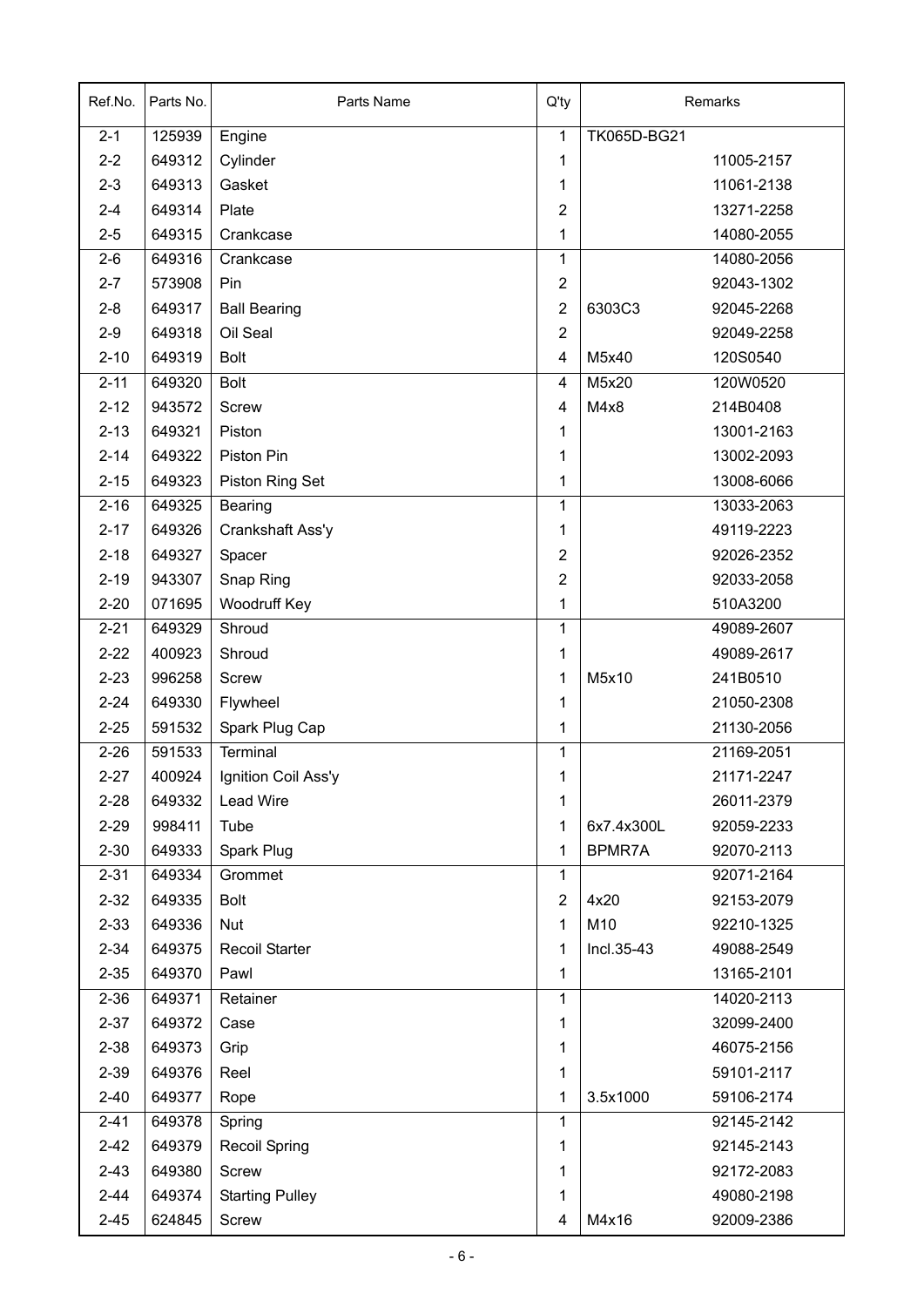## 2. MD180DX (CE) ENGINE CYLINDER, CRANKCASE

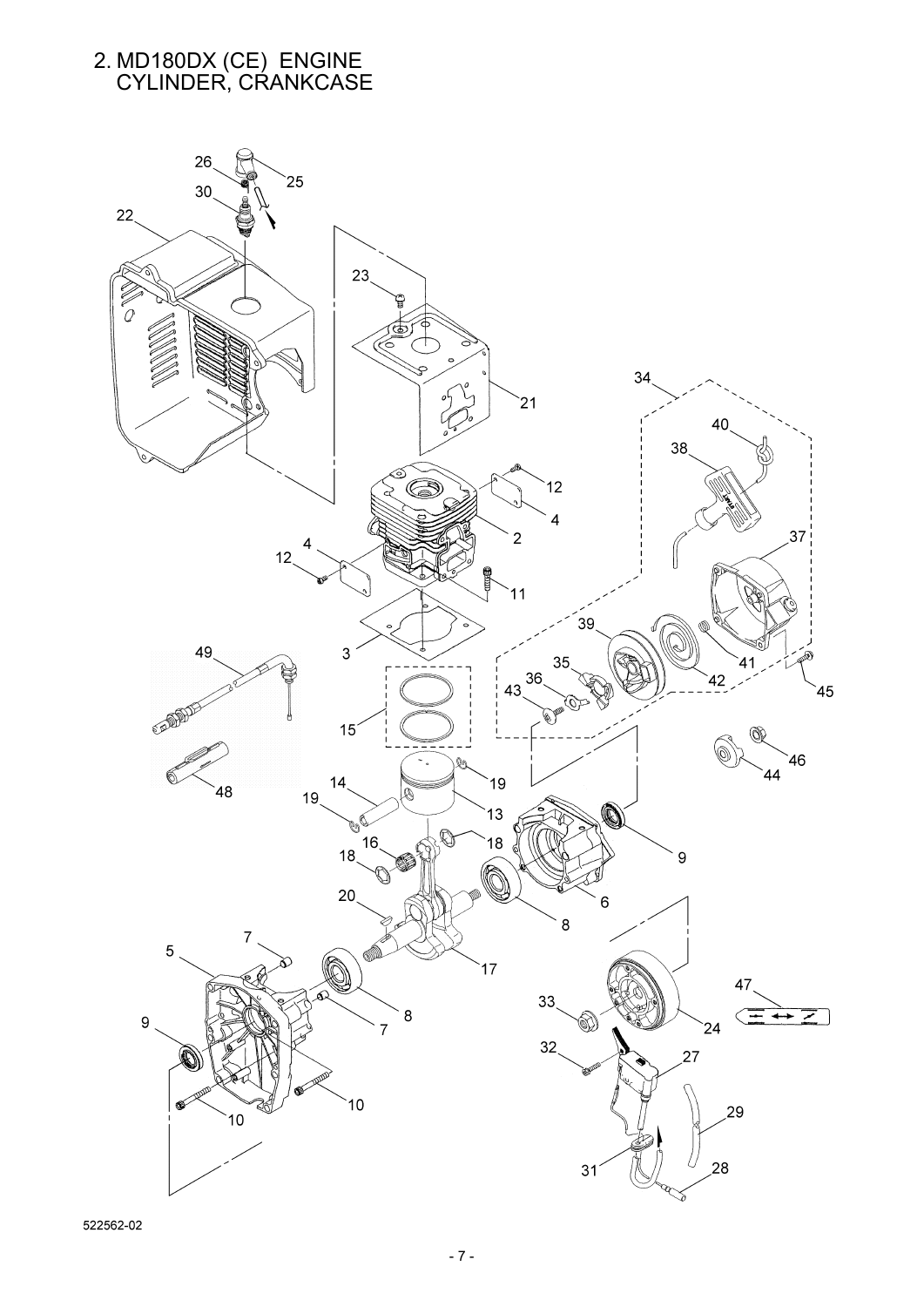| Ref.No.  | Parts No. | Parts Name            | $Q'$ ty        | Remarks    |
|----------|-----------|-----------------------|----------------|------------|
| $2 - 46$ | 649381    | Nut                   | $\overline{1}$ | 92210-2094 |
| $2 - 47$ | 598438    | Label                 | $\mathbf{1}$   | 56031-2468 |
| $2 - 48$ | 212250    | Joint Case            | $\mathbf{1}$   | 32099-2326 |
| $2 - 49$ | 649337    | <b>Throttle Cable</b> | $\mathbf{1}$   | 54012-2629 |
|          |           |                       |                |            |
|          |           |                       |                |            |
|          |           |                       |                |            |
|          |           |                       |                |            |
|          |           |                       |                |            |
|          |           |                       |                |            |
|          |           |                       |                |            |
|          |           |                       |                |            |
|          |           |                       |                |            |
|          |           |                       |                |            |
|          |           |                       |                |            |
|          |           |                       |                |            |
|          |           |                       |                |            |
|          |           |                       |                |            |
|          |           |                       |                |            |
|          |           |                       |                |            |
|          |           |                       |                |            |
|          |           |                       |                |            |
|          |           |                       |                |            |
|          |           |                       |                |            |
|          |           |                       |                |            |
|          |           |                       |                |            |
|          |           |                       |                |            |
|          |           |                       |                |            |
|          |           |                       |                |            |
|          |           |                       |                |            |
|          |           |                       |                |            |
|          |           |                       |                |            |
|          |           |                       |                |            |
|          |           |                       |                |            |
|          |           |                       |                |            |
|          |           |                       |                |            |
|          |           |                       |                |            |
|          |           |                       |                |            |
|          |           |                       |                |            |
|          |           |                       |                |            |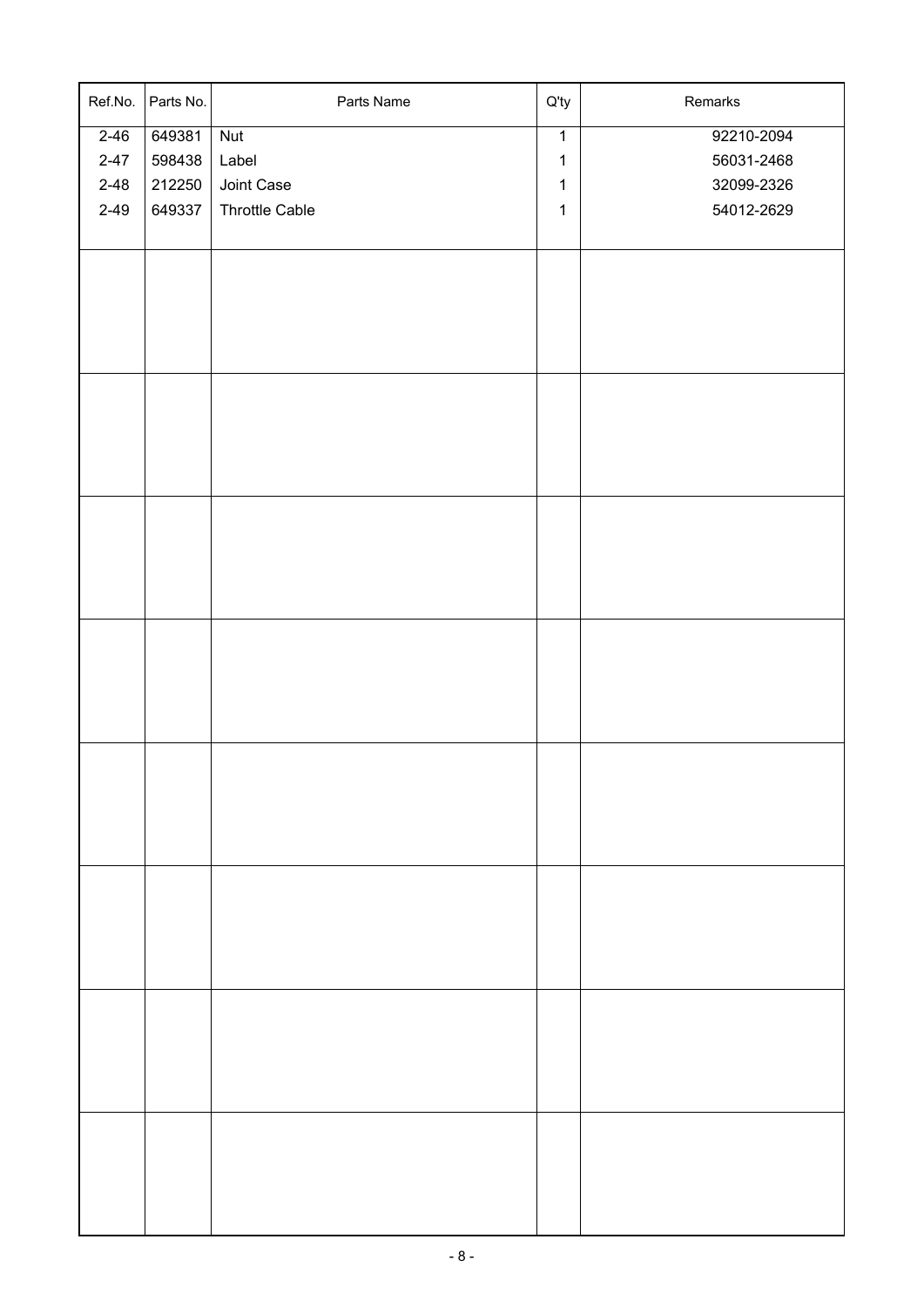#### 3. MD180DX (CE) ENGINE CARBURETOR, MUFFLER

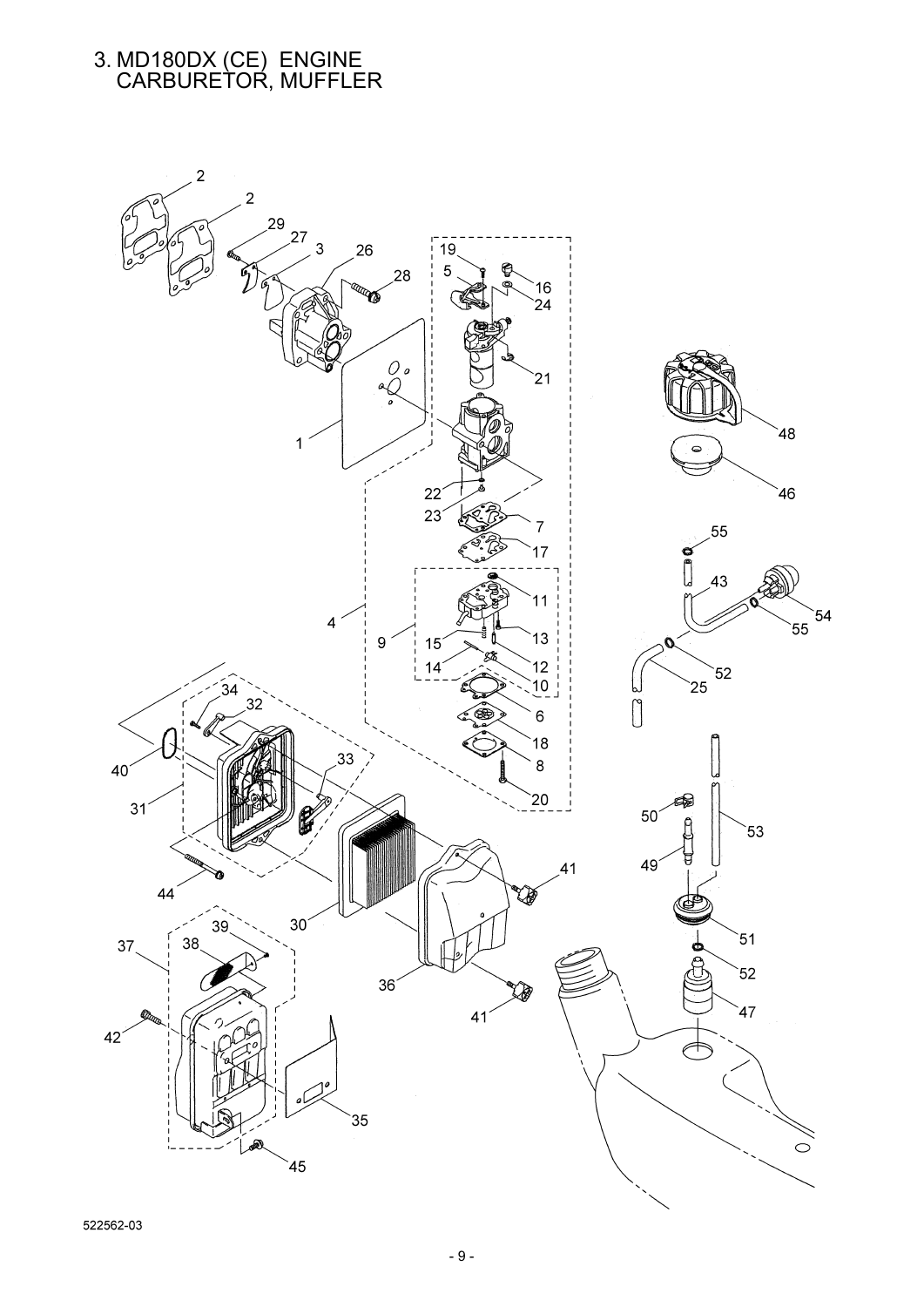| Ref.No.  | Parts No. | Parts Name           | $Q'$ ty        | Remarks                   |  |
|----------|-----------|----------------------|----------------|---------------------------|--|
| $3 - 1$  | 649341    | Gasket               | 1              | 11061-2160                |  |
| $3 - 2$  | 400925    | Gasket               | $\overline{2}$ | 11061-2163                |  |
| $3 - 3$  | 649342    | <b>Reed Valve</b>    | 1              | 12022-2059                |  |
| $3 - 4$  | 649344    | Carburetor Ass'y     | 1              | 15003-2970<br>Incl.5-24   |  |
| $3-5$    | 649338    | <b>Bracket</b>       | 1              | 11053-2066                |  |
| $3-6$    | 649339    | Gasket               | 1              | 11060-2456                |  |
| $3 - 7$  | 634350    | Gasket               | 1              | 11061-2054                |  |
| $3 - 8$  | 649343    | Cover                | 1              | 14025-2157                |  |
| $3-9$    | 649346    | Body                 | 1              | Incl. 10-15<br>16160-2138 |  |
| $3 - 10$ | 624429    | Lever                | 1              | 16055-2051                |  |
| $3 - 11$ | 624430    | Filter               | 1              | 14043-2051                |  |
| $3 - 12$ | 624431    | <b>Float Valve</b>   | 1              | 16030-2078                |  |
| $3 - 13$ | 624432    | <b>Screw</b>         | 1              | 92009-2336                |  |
| $3 - 14$ | 624433    | Pin                  | 1              | 92043-2094                |  |
| $3 - 15$ | 624434    | Spring               | 1              | 92144-2308                |  |
| $3 - 16$ | 598415    | Arm                  | 1              | 21083-2073                |  |
| $3 - 17$ | 577185    | Diaphragm            | 1              | 43028-2067                |  |
| $3 - 18$ | 634357    | Diaphragm            | 1              | 43028-2090                |  |
| $3 - 19$ | 577179    | <b>Screw</b>         | $\overline{2}$ | 92009-2277                |  |
| $3 - 20$ | 649348    | <b>Screw</b>         | 4              | 92009-2438                |  |
| $3 - 21$ | 577175    | Snap Ring            | 1              | 92033-2078                |  |
| $3 - 22$ | 577182    | O-Ring               | 1              | 92055-2147                |  |
| $3 - 23$ | 649349    | Main Jet             | 1              | #55.5<br>92063-2461       |  |
| $3 - 24$ | 624532    | Washer               | 1              | 92200-2074                |  |
| $3 - 25$ | 649367    | Tube                 | 1              | 3x6x145<br>92190-2173     |  |
| $3 - 26$ | 400926    | Insulator            | 1              | 16073-2234                |  |
| $3 - 27$ | 649347    | Stopper              | 1              | 32085-2105                |  |
| $3 - 28$ | 577361    | <b>Screw</b>         | 4              | M5x25<br>92009-2235       |  |
| $3 - 29$ | 649350    | Screw                | 1              | M3x12<br>92172-2091       |  |
| $3 - 30$ | 649351    | <b>Element Ass'y</b> | 1              | 11029-2021                |  |
| $3 - 31$ | 649352    | Case Ass'y           | 1              | Incl.32-34<br>11038-2088  |  |
| $3 - 32$ | 649355    | Lever                | 1              | 13168-2493                |  |
| $3 - 33$ | 649356    | Valve                | 1              | 16126-2240                |  |
| $3 - 34$ | 649358    | Screw                | 1              | M3x10<br>92009-2359       |  |
| $3 - 35$ | 649353    | Gasket               | 1              | 11061-2159                |  |
| $3 - 36$ | 649354    | Cap                  | 1              | 11065-2116                |  |
| $3 - 37$ | 649357    | Muffler Ass'y        | 1              | Incl.38,39<br>49069-2412  |  |
| $3 - 38$ | 400927    | Spark Arrester       | 1              | 18077-2131                |  |
| $3 - 39$ | 400918    | <b>Screw</b>         | 1              | 92009-2411                |  |
| $3 - 40$ | 649359    | O-Ring               | 1              | 92055-2205                |  |
| $3 - 41$ | 649360    | <b>Bolt</b>          | $\overline{2}$ | M5x18<br>92153-2107       |  |
| $3-42$   | 649361    | <b>Bolt</b>          | $\overline{2}$ | M6x20<br>120W0620         |  |
| $3-43$   | 649368    | Tube                 | 1              | 2.3x5x93<br>92192-2086    |  |
| $3 - 44$ | 944032    | Screw                | $\overline{2}$ | M5x55<br>234B0555         |  |
| $3 - 45$ | 943466    | Screw                | 1              | M5x14<br>242B0514         |  |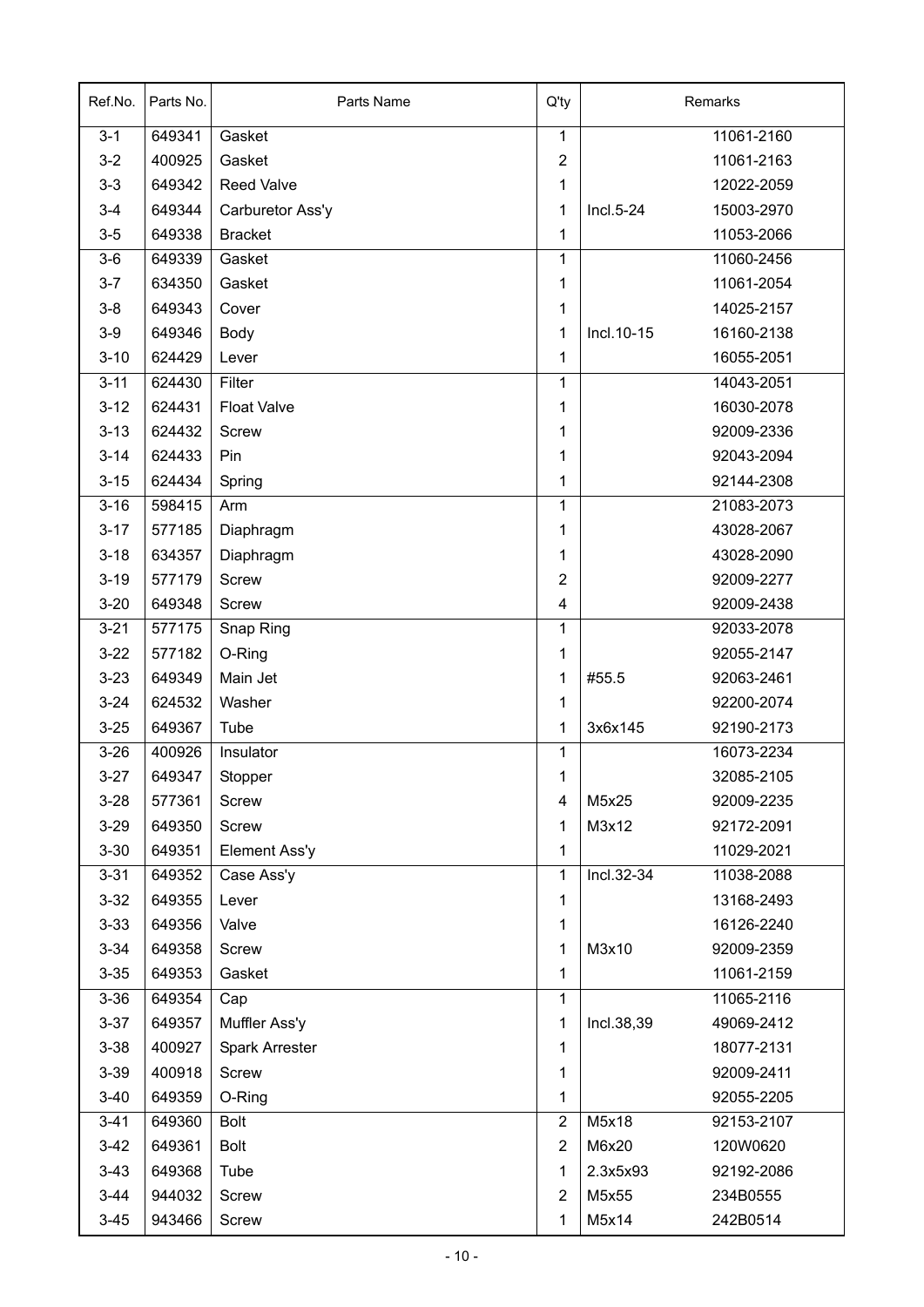#### 3. MD180DX (CE) ENGINE CARBURETOR, MUFFLER

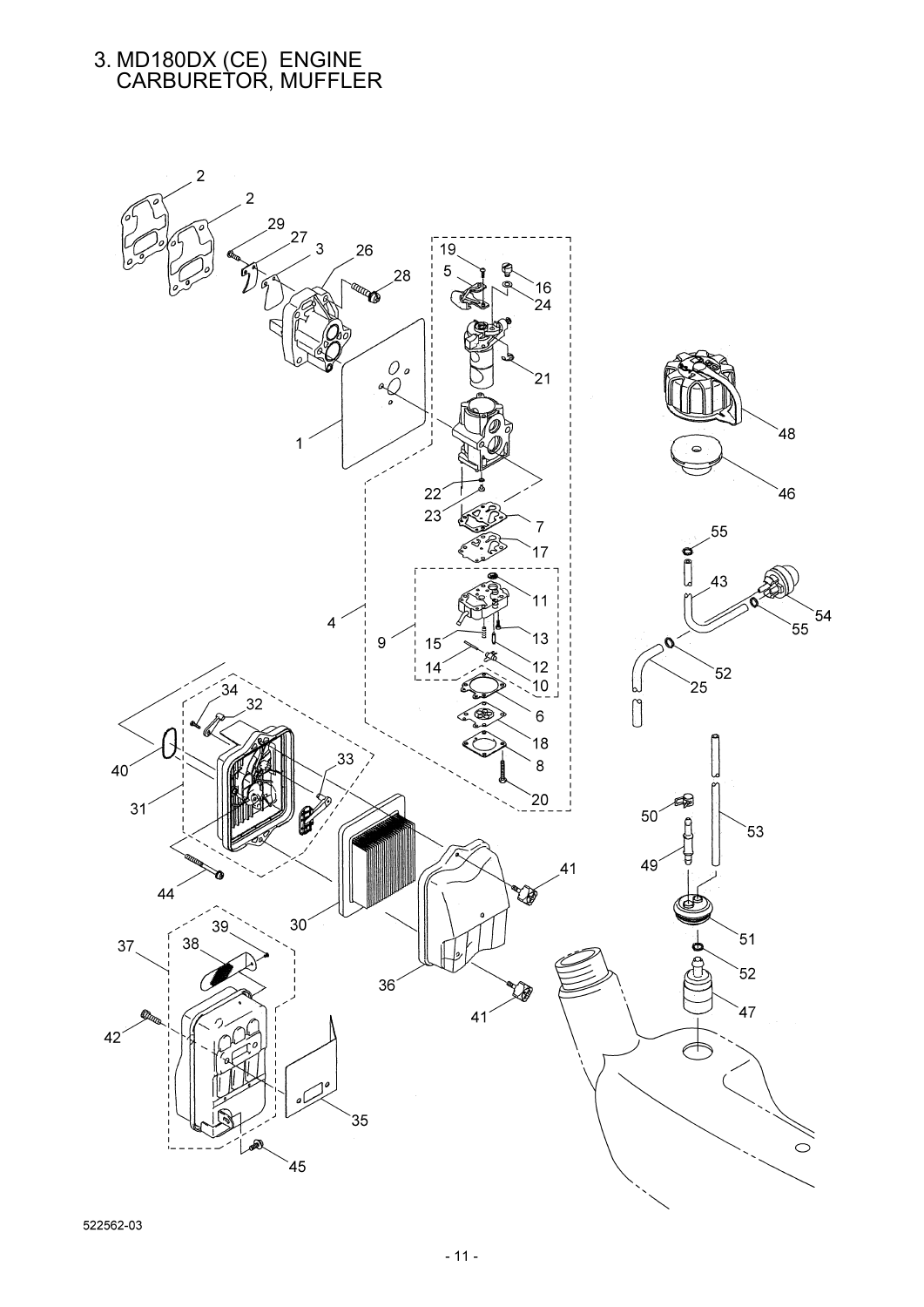| Ref.No.  | Parts No. | Parts Name         | Q'ty           | Remarks               |
|----------|-----------|--------------------|----------------|-----------------------|
| $3 - 46$ | 649362    | <b>Breather</b>    | $\overline{1}$ | 14069-2088            |
| $3 - 47$ | 625872    | <b>Fuel Filter</b> | $\mathbf 1$    | 49019-2085            |
| $3 - 48$ | 649364    | Tank Cap Ass'y     | $\mathbf 1$    | 51048-2083            |
| $3-49$   | 632199    | Joint              | $\mathbf{1}$   | 59071-2132            |
| $3 - 50$ | 944177    | Clamp              | $\mathbf{1}$   | 92037-2139            |
| $3 - 51$ | 597949    | Fuel Tank Grommet  | $\mathbf 1$    | 92071-2142            |
| $3 - 52$ | 649366    | Clamp              | $\mathbf 2$    | 92171-2073            |
| $3 - 53$ | 649369    | Tube               | $\mathbf{1}$   | 3x5x305<br>92192-2088 |
| $3 - 54$ | 649363    | Priming Pump       | $\mathbf 1$    | 49043-2073            |
| $3 - 55$ | 649365    | Clamp              | $\mathbf 2$    | 92170-2110            |
|          |           |                    |                |                       |
|          |           |                    |                |                       |
|          |           |                    |                |                       |
|          |           |                    |                |                       |
|          |           |                    |                |                       |
|          |           |                    |                |                       |
|          |           |                    |                |                       |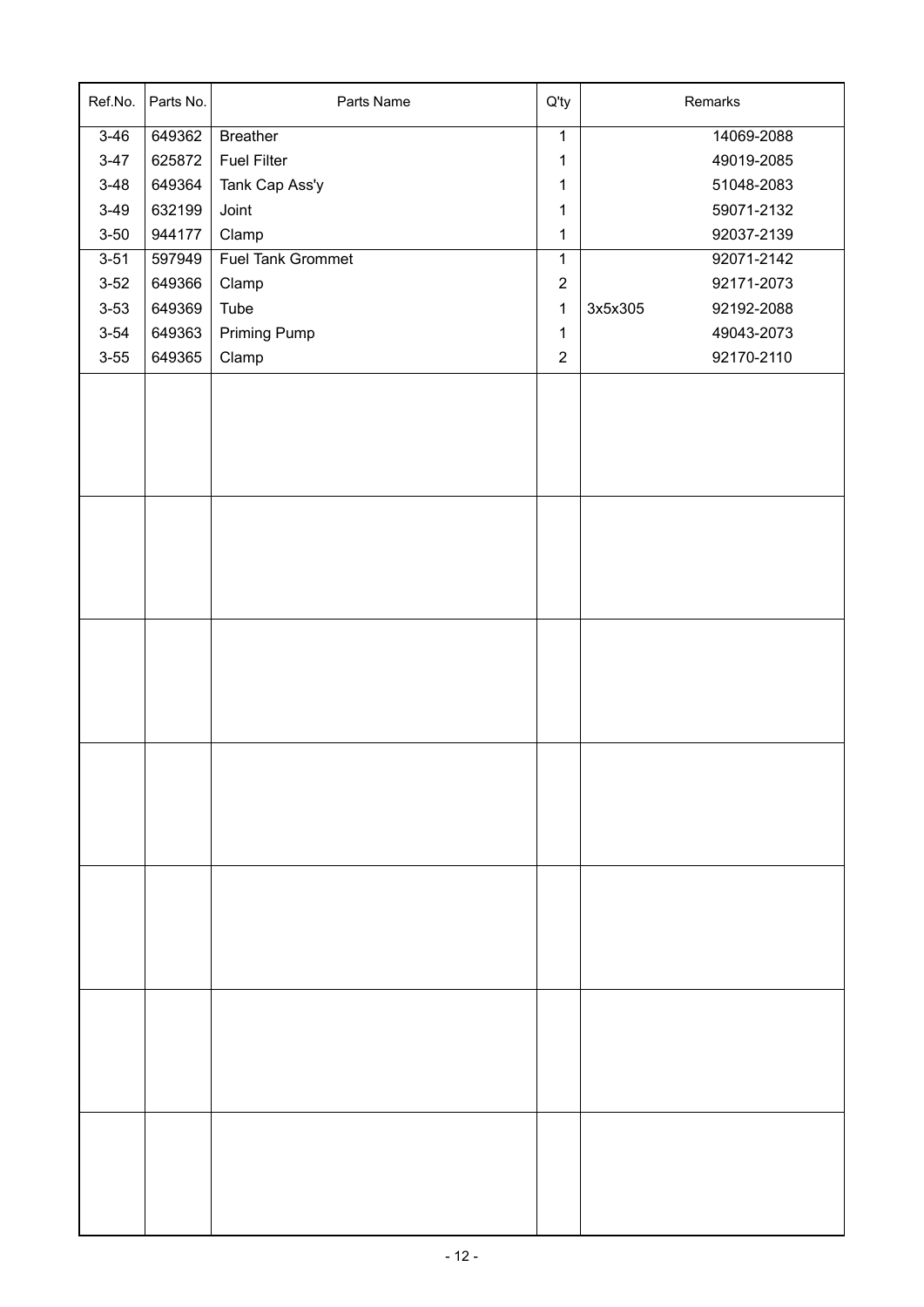